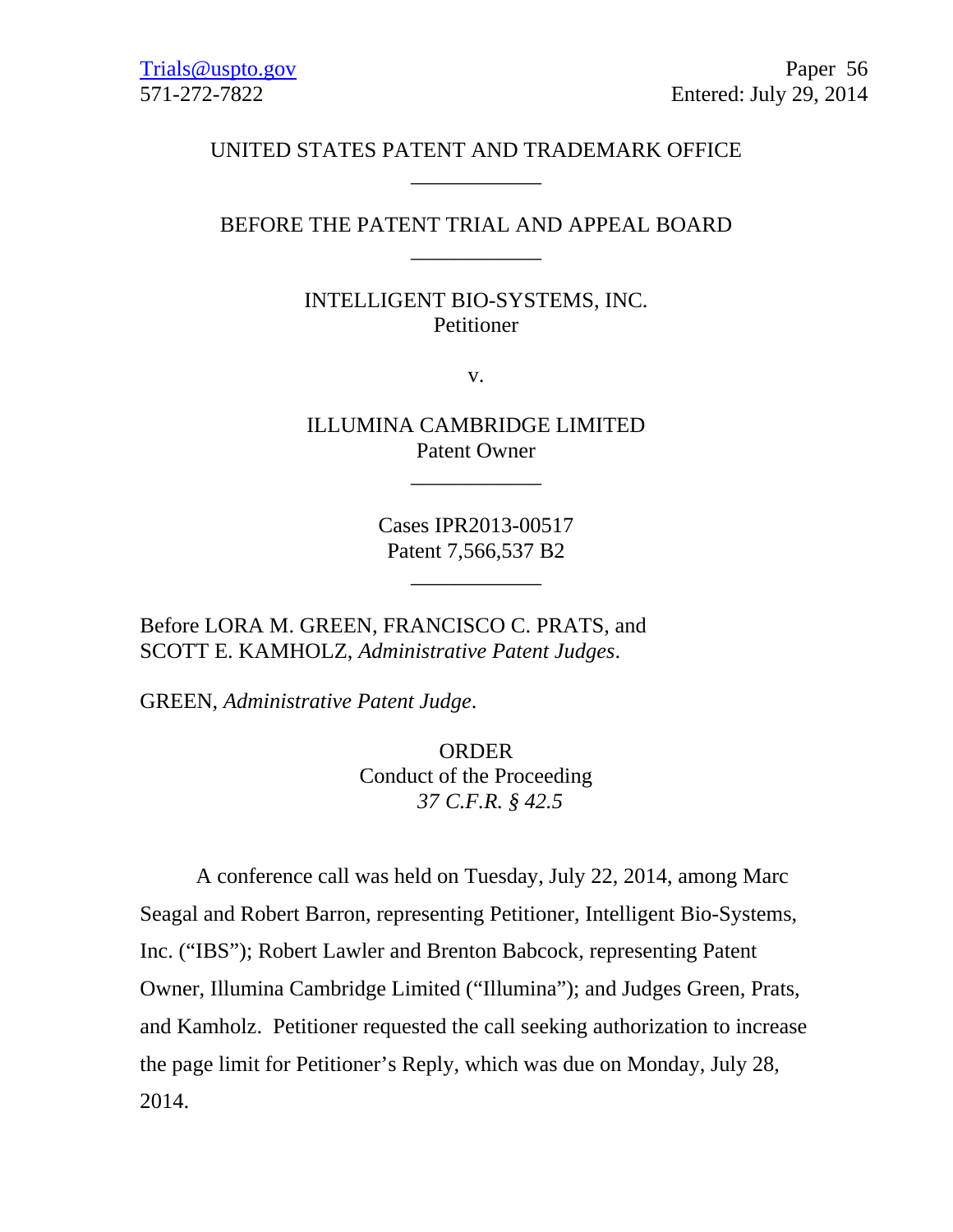## Case IPR2013-00517 Patent 7,566,537

IBS noted that as previously brought to our attention, Illumina accompanied its Patent Owner Response with approximately 110 exhibits. IBS was concerned that by doing so, Illumina had effectively circumvented the rule limiting the number of pages for the response. *See* 37 C.F.R. § 42.24. Illumina responded that many of the exhibits were filed in response to objections made by IBS, and the Response was not so far out of the ordinary that IBS should be able to expand its reply by the addition of additional pages beyond those authorized by rule. *See id.*

 The panel agreed that IBS had not presented a sufficient reason to support its request for extra pages for its reply. To the extent that Illumina included arguments or evidence in the 110 exhibits that are not also supported by its Patent Owner Response, those arguments and evidence will not be considered when we prepare our final decision. *See, e.g.* 37 C.F.R. § 42.6(a)(3) ("Arguments must not be incorporated by reference from one document into another document."). Thus, we conclude that Illumina's purported circumvention of our rules is not a sufficient reason to authorize IBS to file additional pages with its reply. Whether a patent owner response contains evidence or argument outside the scope of that permitted by the rules is left to the determination of the Board, and we can decline to consider those arguments and evidence in preparing the final decision.

#### Accordingly, it is

 ORDERED, that IBS's request for authorization to file additional pages with its reply is denied.

2